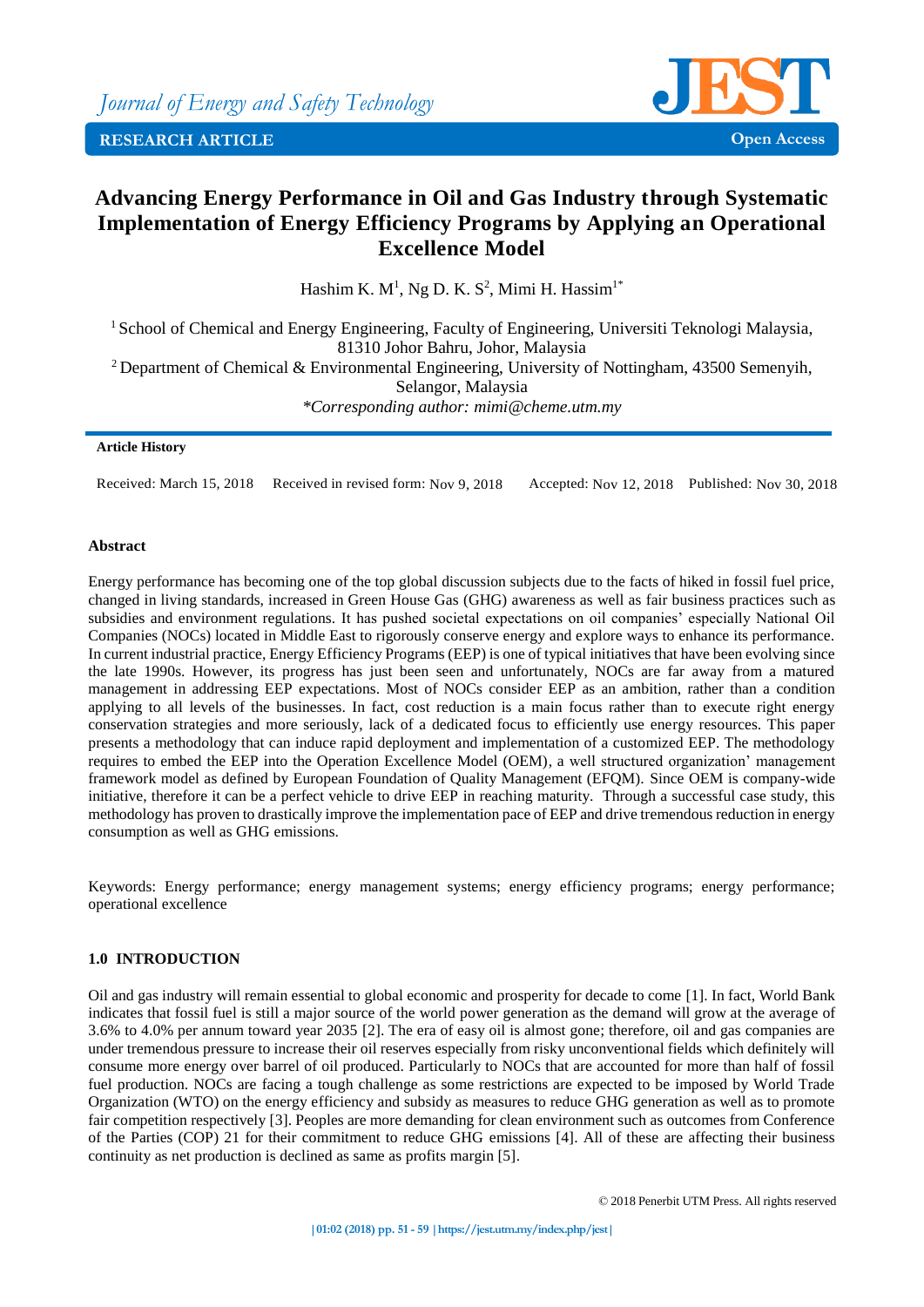#### **Hashim K. M, Ng D. K. S & Mimi H. Hassim / JEST – Journal of Energy and Safety Technology. vol. 1, no.2 (2018): <sup>51</sup> - <sup>59</sup>**

Implementing an appropriate EEP can be a major contribution to address those challenges [6]. The EEP consists of customized steps to address specific expectations and requirements of concerned NOCs [1]. Main references of EEP are Energy Management Systems (EnMS) as published by International Organization for Standardization [7] and other relevant best practices. Despite of the increased in energy demand and societal expectations for effectiveness of EEP implementation, it appears that progress has just started and companies are far away from a matured management in addressing real energy efficiency issues [8]. Most of companies consider EEP as a slogan without deep involvement from all concerned entities. In addition, financial impact from energy efficiency is always been given a top priority and lack of a dedicated support to drive for improvement in energy performance [9].

As reference to Middle East region where most of major NOCs are located, but it is considered the least efficient (Arab Forum, 2013). Most of companies in this region including NOCs are still lack of strong push to establish a comprehensive EEP framework and strategies in implementing successful EEP. Without comprehensive EEP framework, it makes implementation failure inevitable [8]. Similarly, lack of strong implementation strategies, will jeopardize the intention of EEP [10]. In addition, firm commitments from various levels within any concerned NOC, establishing right strategies, planning, executing agreed action items, monitoring and revising strategies as necessary have yet to be realized. Summary of obstacles that will be limiting effectiveness of EEP implementation is illustrated in the Figure 1.

According to Arab Forum, strong push is required through common management platform such as Total Quality Management (TQM), Operational Excellence Model (OEM) and Reliability Centered Management (RCM). Those are common corporate-level management programs that are implemented to optimize the efficiency and reliability of a company [11].



**Figure 1**. Obstacles for implementing EEP

The objective of this paper is to describe step by step actions based on a proven methodology to ease deployment and implementation of the EEP. This methodology is proven to assist drastic improvement in EEP implementation pace at one of leading NOCs. Therefore, it shall be an important reference to all concerned NOCs. Although a significant amount of works have been done to conclude the said methodology, it will only be effective with the two main conditions; all concerned NOCs have been implementing EEP and OEM even at smaller scales.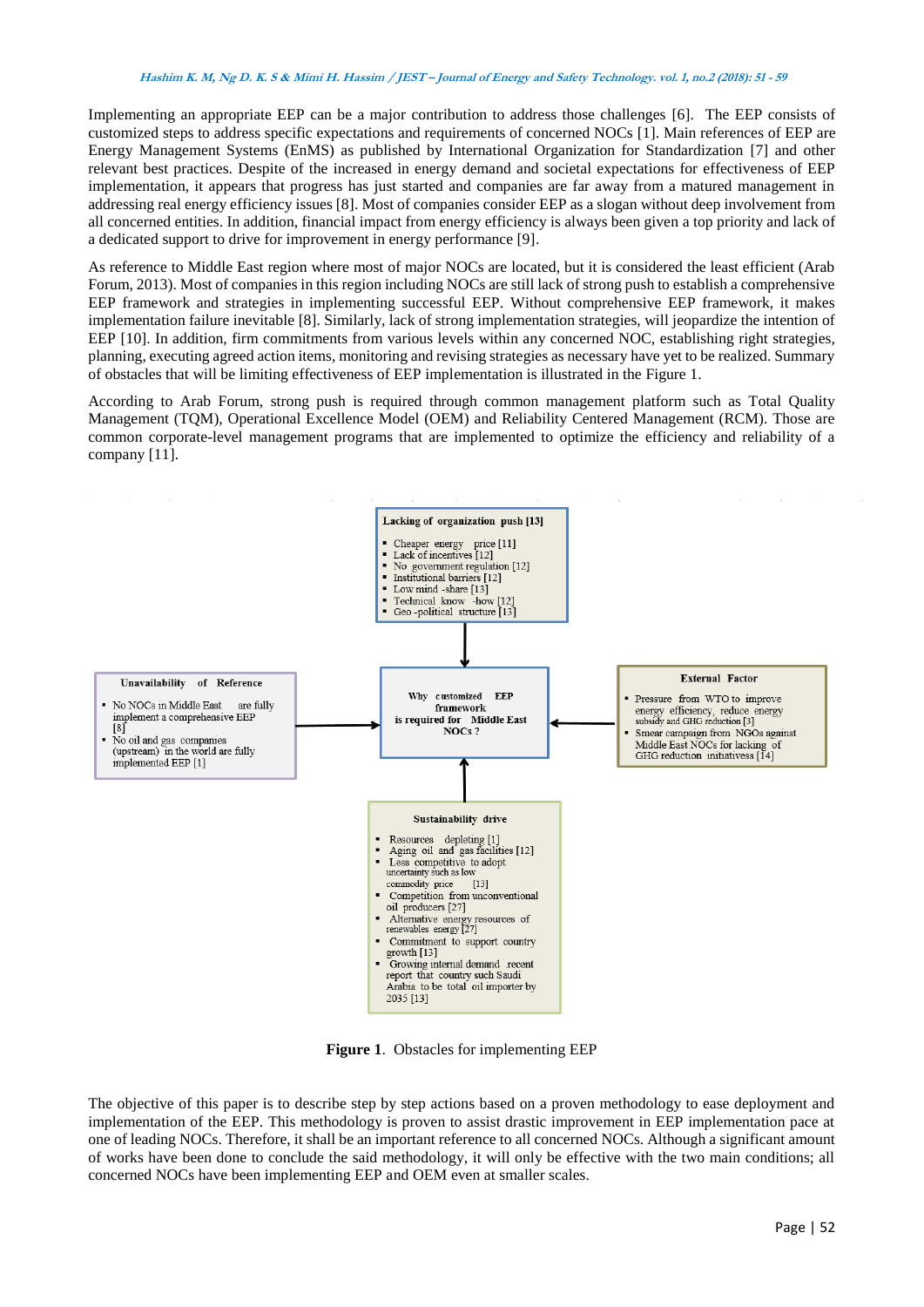# **2.0 METHODOLOGY**

In the Figure 2 provides brief methodology of this whole study as presented in this paper. Industries best-practices, lessons learned and some other supported documents were referred in defining the most effective steps for enhancing EEP implementation. It followed by conducting two surveys to understand challenges and expectations from customers. Therefore, an effective implementation methodology shall be applied in order to enhance implementation pace of the EEP. A case study for the successful implementation of the said methodology at one of NOC' facility shall be included in the paper.





# **3.0 RESULTS AND DISCUSSION**

## **3.1 Implementation strategy**

Two surveys were conducted on thirty anonymous facilities from one of leading NOCs to understand challenges in implementing EEP and to identify common mitigations approach to address all those challenges. The findings of common challenges and mitigations in implementing the EEP are listed in Table 1. The customized EEP shall be implemented by applying the recommended mitigations from the Table 1. The Figure 3 illustrates proposed execution stages and their activity descriptions are as follows;

- Establish EEP guidelines based on reputable standards such as ISO50001, United State of America (USA) superior energy program [14] or even companies' customized guidelines based on its experiences in energy conservation activities.
- Identify organization applicability to EEP. This is an important task to ensure the EEP application is not overwhelmed.
- Customize EEP framework based on company business activities and its experiences in energy conservation.
- Embed EEP into existing management program such as OEM, TQM, RCM or any other matured programs deployed by the companies.
- Simplify the EEP steps by means of no repetition with other matured programs.
- Follow driving platform activities such as execution of energy plans, management review meeting, documentation, custodian or governance.
- Continuous improvement efforts such as conducting internal and external assessment, knowledge transfer, training, awareness as well as benchmarking its process and performance.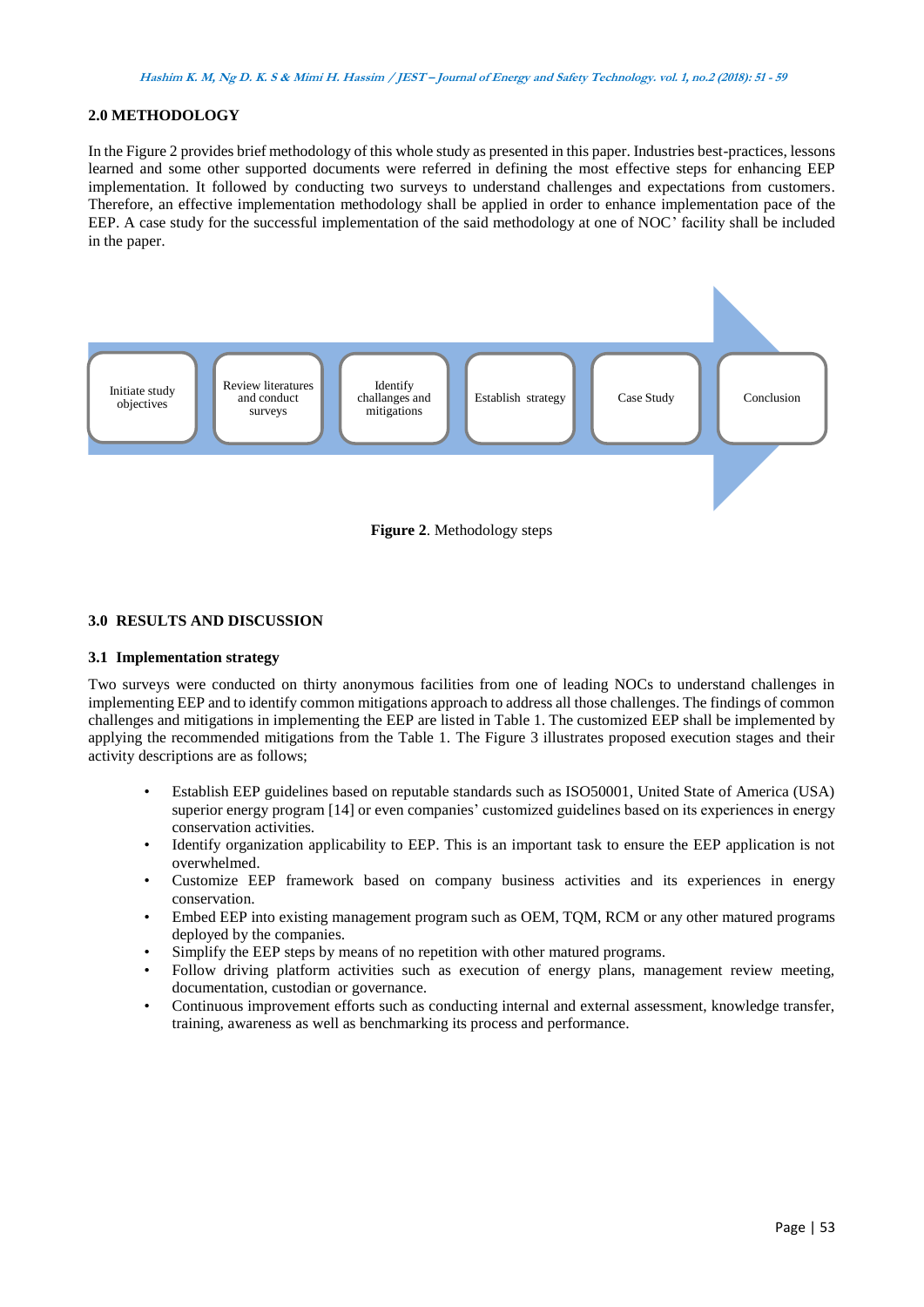| <b>Challenges</b> (based on | <b>Mitigations</b>                                                     | <b>Identified Implementation strategy</b>                                   |
|-----------------------------|------------------------------------------------------------------------|-----------------------------------------------------------------------------|
| Survey 1 and 2)             | (based on Survey 2)                                                    |                                                                             |
| Set clear corporate         | <b>• Establish comprehensive EEP policy</b>                            | • Follow energy policy checklist and indicate clear                         |
| direction                   | • Identify clear links between energy policies to relevant             | link to respective focus areas                                              |
|                             | focus areas                                                            | • Gather commitment from management through                                 |
|                             | • Strengthen governance of EEP                                         | regular performance update                                                  |
|                             | • Define Energy performance indicators (EnPIs) and                     | • Gain momentum with other matured programs such                            |
|                             | conduct regular monitoring campaign                                    | as OEM, TQM or RCM.                                                         |
|                             | • Develop EEP with the main objective to improve energy<br>performance | • Adopt the right EEP which provide;<br>-Simplicity to users                |
|                             | • Embed EEP into existing companywide programs such as<br><b>OEM</b>   | - Consistence with other management programs<br>such as EMS, SMS and others |
|                             | • Establish relevant standards, policies and best practices            | • Establish applicability checklist                                         |
|                             | • Check applicability of the EEP                                       |                                                                             |
| Gain commitments            |                                                                        | • Introduce short course to senior and middle                               |
| from:                       | a. Establish customized EEP courses for management                     | management                                                                  |
| a. Top management.          | b. Describe detailed roles and responsibilities in respective          | •Combine EEP with other matured programs such as                            |
| b. Energy coordinator       | guidelines                                                             | OEM, TQM and TPM.                                                           |
| c. All critical positions   | c. Conduct companywide awareness session, rewards and                  | · Include roles and responsibilities of management,                         |
| d. Employees and            | basic energy conservation practices                                    | energy coordinator and energy team in EEP                                   |
| contractors                 | d. Establish customized awareness program                              | framework                                                                   |
|                             |                                                                        | • Adopt a simplified EEP                                                    |
|                             |                                                                        | • Provide relevant awareness events such as e-                              |
|                             |                                                                        | learning courses and journals                                               |
| Solve conflicting           | Define scope of work for respective energy practitioners               | Endorse EEP' champion position                                              |
| priority                    |                                                                        | Appointment letters                                                         |
|                             |                                                                        | Include in individual performance goal                                      |
| Enhance competency          | • Provide relevant trainings                                           | • Develop list of recommended courses                                       |
|                             | • Engage adequate resources such as budget allocation and              | • Include detailed qualification of critical EEP                            |
|                             | others                                                                 | positions in the framework                                                  |
| Analyse energy data and     | • Identify significant energy users (SEUs)                             | • Establish data collection mechanism.                                      |
| conduct corrective and      | • Ensure SEUs performances are tracked                                 | • Simplify operating manuals.                                               |
| preventive action           | • Conduct internal audit                                               | • Specify requirement for EEP internal assessment                           |
| High cost of                | Simplify development and implementation program                        | Embed into existing companywide programs                                    |
| implementing EEP            |                                                                        |                                                                             |
| Obtain full                 | • Conduct internal EEP assessment                                      | • Introduce self-evaluation assessment                                      |
| Implementation              | • Emphasize energy efficiency as a factor in facility design           | • Establish comprehensive EEP.                                              |
|                             | and operation                                                          | • Conduct awareness needs analysis                                          |
|                             | • Encourage continuous energy conservation by                          | • Establish communication plan.                                             |
|                             | employees                                                              | • Human Resource appreciation program                                       |
|                             | • Reward and recognition program                                       | • Combine with other companywide existing program                           |
|                             | Status update and corporate audit<br>$\bullet$                         | such as OEM, TQM and TPM                                                    |
| Increase pressure from      | • Improve EEP coverage and implementation                              | • Adopt right EEP                                                           |
| society such as new         | • Benchmark EEP with internal and external organizations               | • Define clear benchmarking mechanism to capture                            |
| product and legal           | on EEP steps                                                           | best-practices                                                              |
| requirements                |                                                                        |                                                                             |
| Be best in class            | Gain international recognition on EEP                                  | · Engage reputable third party assessors such as                            |
| organization                | • Conduct competitive benchmarking with external                       | ISO50001 certification                                                      |
|                             | organization on energy performance                                     | • Define clear benchmarking mechanism                                       |
|                             | • Improve energy practitioners' competency                             | • Identify all required trainings                                           |

| Table 1. List of typical' EEP Implementation challenges and proposed Mitigation |  |  |  |
|---------------------------------------------------------------------------------|--|--|--|
|---------------------------------------------------------------------------------|--|--|--|



**Figure 3.** Execution stages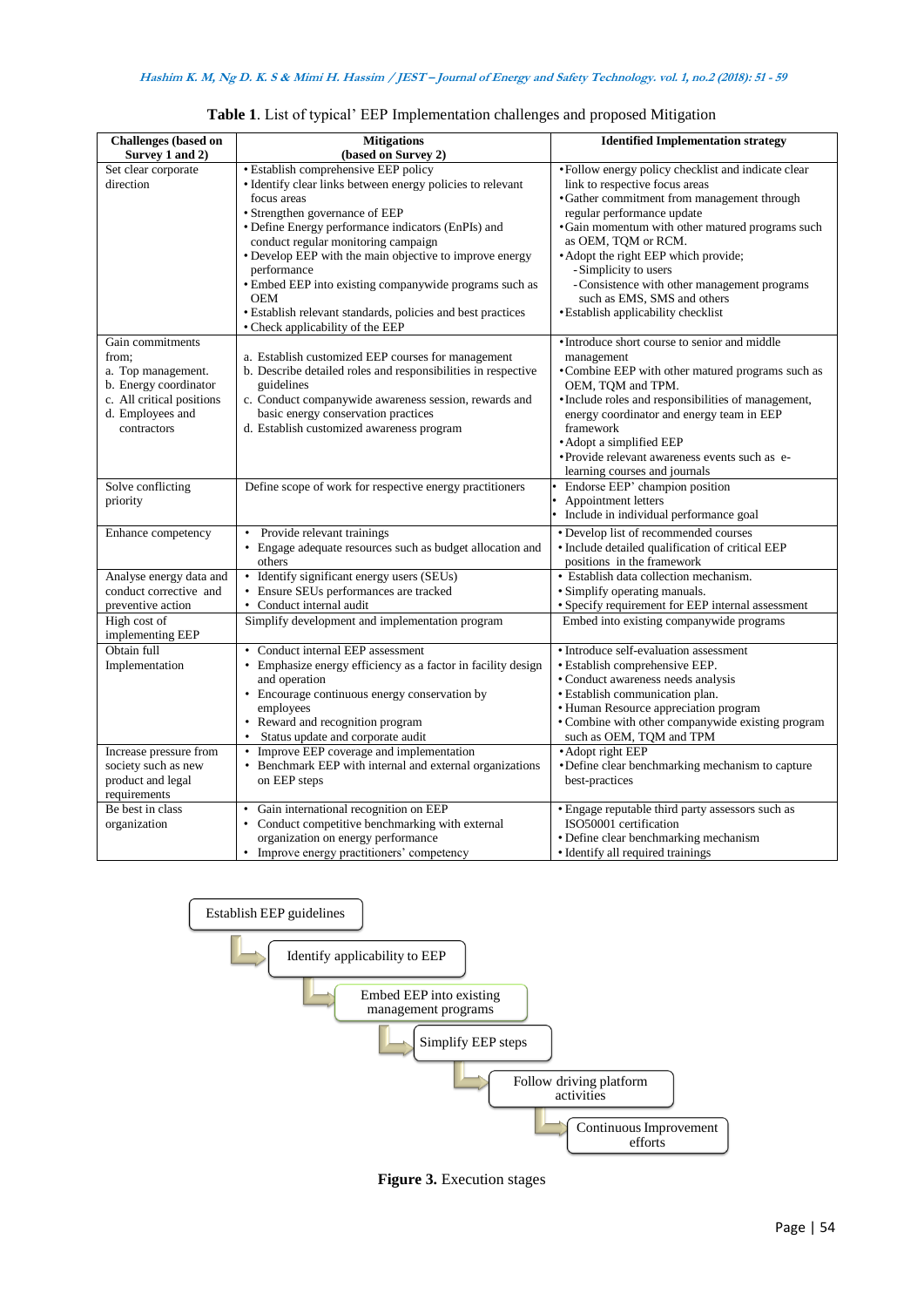Achieving the desired outcomes of EEP is challenging that requires highest level of planning, commitments and a strong push by company-wide platforms such as OEM which recently is one the most popular and preferred management models amongst those successful companies (Refer to Table 2 for typical management programs platforms).

| Program                 | Scope                                                                                                                                                                                                                                                                                                | Remark                                                                                                                                                                          |
|-------------------------|------------------------------------------------------------------------------------------------------------------------------------------------------------------------------------------------------------------------------------------------------------------------------------------------------|---------------------------------------------------------------------------------------------------------------------------------------------------------------------------------|
| TOM                     | TQM is a structured approach to organizational management that<br>seeks for quality improvement of products and services through<br>continuous refining from customer feedback. [15].                                                                                                                | TQM is difficult to be fully deployed and implemented<br>company-wide. TQM focuses mainly in product and quality<br>$[16]$ .                                                    |
| <b>RCM</b>              | Maintenance strategy to be implemented prior to optimize the<br>maintenance program on each concerned operating organization<br>$[15]$ .                                                                                                                                                             | This is a plant maintenance program; to improve reliability<br>of equipment and production units [17].                                                                          |
| <b>TPM</b>              | It is an approach placed by enforcing the responsibility for routine<br>maintenance on the operators who operate the machinery, rather<br>than employing separate maintenance crew for that function [18].                                                                                           | TPM is application of preventive maintenance strategies in<br>an organized and standardized method. It does not provide<br>coverage for the whole organization activities [15]. |
| LSS (Lean<br>six sigma) | This is a fact-based, data-driven philosophy of improvement that<br>values defect prevention over defect detection. It drives customer<br>satisfaction and bottom-line results by reducing variation, waste,<br>and cycle time, while promoting the use of work standardization<br>and flow $[18]$ . | LSS is a tool to enhance product quality. LSS does not cover<br>the entire management processes [20].                                                                           |
| <b>OEM</b>              | Programs for problem-solving, teamwork, and leadership results<br>in the ongoing improvement in an organization. It involves<br>focusing on the customers' needs, keeping the employees positive<br>and empowered, and continually improving the current activities<br>in the workplace [19].        | OEM provides coverage for entire management platforms.<br>$[21]$ and $[22]$ .                                                                                                   |

|  |  |  | Table 2. Typical management programs platforms |  |  |
|--|--|--|------------------------------------------------|--|--|
|--|--|--|------------------------------------------------|--|--|

Many hidden benefits and potential losses can be discovered by this OEM concept [21]. The OEM is an integrated management system that drives business productivity by applying proven practices and procedures to address organization main performance focus areas. Therefore, deployment under OEM' platform as a driving vehicle is a smart way to promote least matured and unpopular programs such as EEP application within the company. OEM mandates simplification of EEP in several aspects such as internal or external assessment collaboration with other matured programs such as Environmental Management Systems (EMS), Safety Management Systems (SMS), Enterprise Risk Management (ERM) and Total Plant Reliability Management (TPRM).

## **3.2 Customized Energy Efficiency Programs (EEP)**

In order to be consistence with OEM execution scope, the customized EEP has to incorporate some of the OEM expectations from EFQM [19] and [23]. Expectations such as human resource, asset management, root cause analysis and benchmark are inserted as new steps into an existing EEP which mainly consists of requirements of international standard [17], Energy Star from United States' Environment Protection Agency [24] as well as common best practices from other management systems. By clearly linking all related steps to defined focus area such as environment and cost efficiency, it will provide a clear picture and therefore promote criticality of EEP to the highest level at par with other matured programs such as safety, environment as well as plant reliability management programs. Figure 4 provides link matured programs such as safety, environment as well as plant rehability manager<br>between expectations, EEP' steps and therefore focus area.



**Figure 4.** Linking between expectations, enabler and applicable focus areas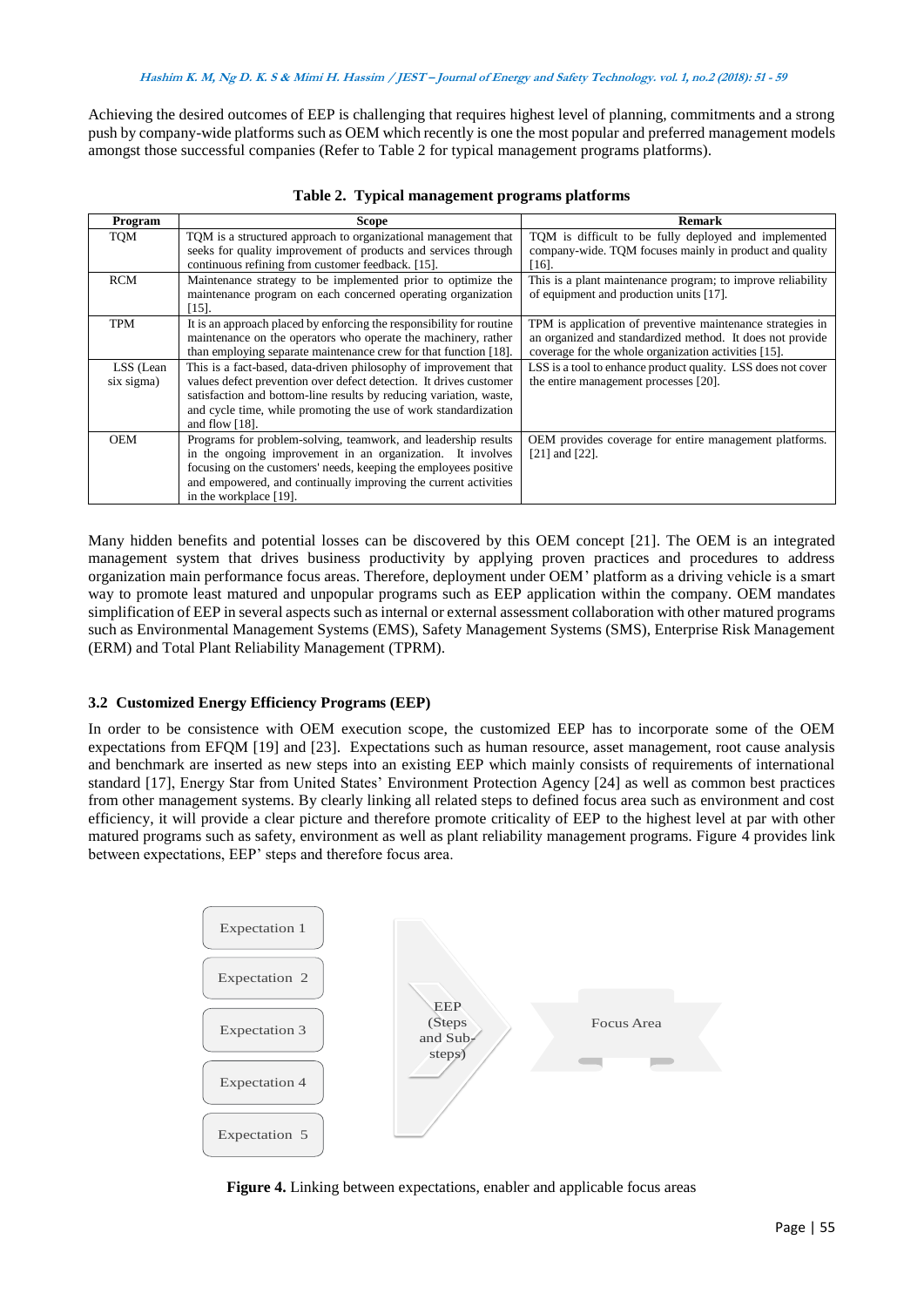As referred to similar flow of Figure 4, it starts by addressing all given expectations (requirements) of EnMS [7], OEM and other common best-practices to enable for customizing the EEP. DuPont Company identifies that EEP underlying the key enabling element of process management together with other processes that support and drive the attainment of those performance objectives or focus areas [25]. Focus areas that are commonly applied by industries; efficiency for cost reduction from energy savings, environment for reduction of GHG emission or reliability for meeting customers' requirements. Typical EEP' steps in accordance to Deming' Plan-Do-Check-Act (PDCA) cycle is illustrated in a Figure 5 [16]. Brief description of EEP related PDCA are as follows;

- Plan : Establish policy, assign function and responsibilities as well as define energy plans.
- rian Establish policy, assign function and responsibilities as well as define energy plans.<br>Do Baise awareness, improve competency, identify energy savings opportunities as well as to efficiently operate SEUs.
	- Check : Collect and monitor energy performance data.
- Lifeck : Conect and montion energy performance data.<br>Act : Conduct management review, recognize achievement and gather feedback to enhance energy performance.



**Figure 5**. Energy EEP Steps steps and sub-steps

## **3.3 Benefits of implementing EEP through Operational Excellence Model (OEM)**

Implementing of EEP under the umbrella of OEM is a proven methodology to induce overall success at many companies such as Chevron [26] and DuPont [25]. These companies realize the benefits that enhance their performance such as gaining competitive advantage in improving their business performance and becoming successful visionary organizations. Adopting systematic EEP will benefit the NOCs by means of;

- Standardization and enhancement of major work processes across the company functions.
- Reduce time spend during development, implementation, performance monitoring and governing the EEP.
- Capture and dissemination of tacit knowledge retained by a few subject matter experts.
- Clarification of accountabilities and responsibilities to each function.
- Proactive identification of problems and opportunities for improvement.
- Enhancement of asset integrity and reliability techniques and processes.
- Engage full attention to all required focus area, enablers, expectations and processes.
- Optimize resources through consolidate compliance assessment on respective enablers, expectations and processes

## **3.4 Case study**

In a case study, one of leading NOCs in Middle East has successfully implemented the EEP based on this methodology. Referred as the Company, it has initiated the EEP at corporate level since year 2005, even before the establishment of internationally recognized ISO50001:2011 for EnMS standard. Over fifty applicable facilities under the Company have been mandated to embrace each element of its established EEP guidelines with the intent to become more energy efficient, energy responsible and to demonstrate this responsibility to the Company stakeholders, government and/or public. Each of applicable facility shall establish a customized EEP to provide comprehensive energy performance measure in order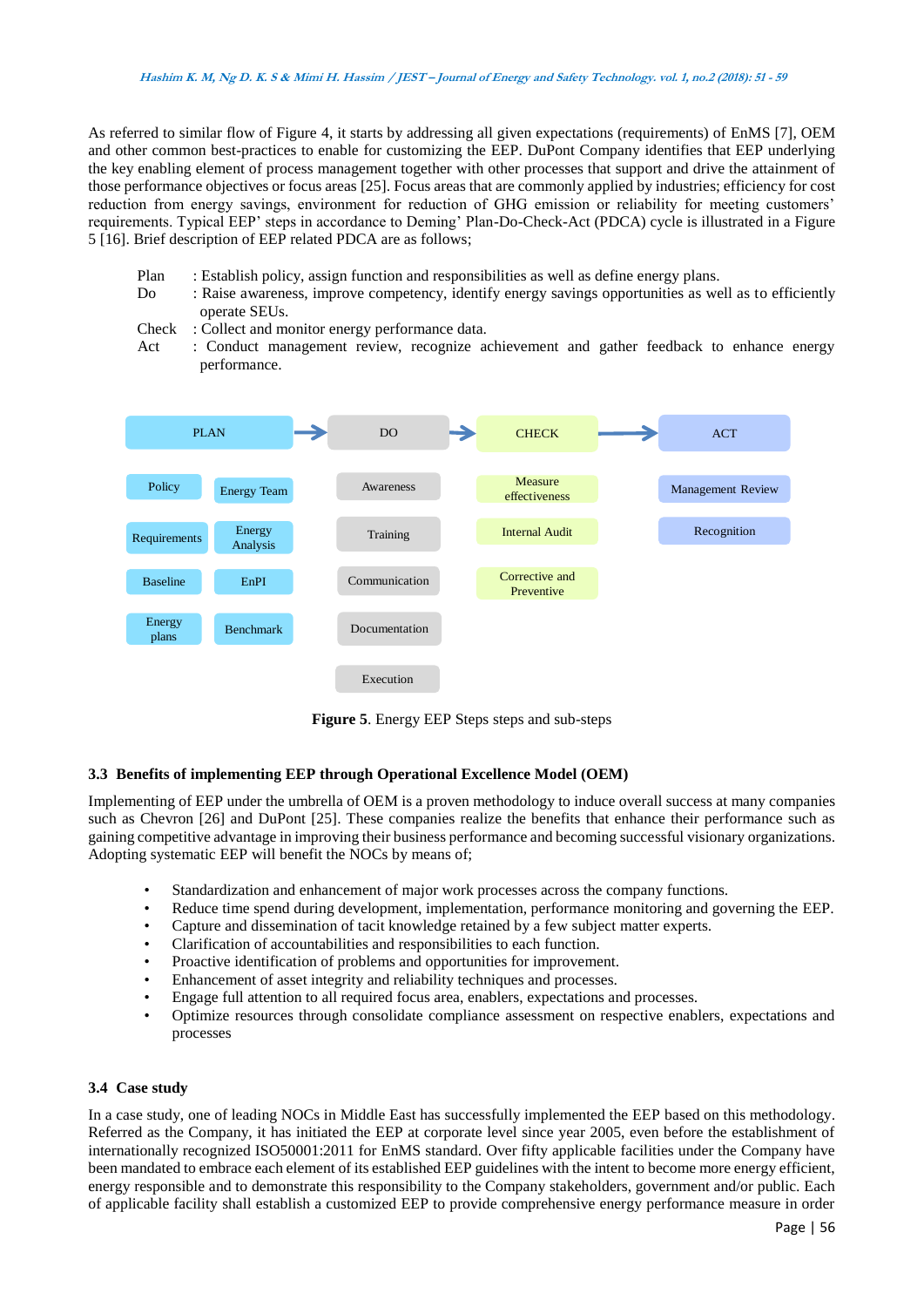to drive for successful deployment of EEP.

The Company values the EEP as a continuous improvement tool that enhances productivity and cost gains, as well as sustaining a challenging growth rate. In parallel, the Company aims to sustain its leading performance towards becoming a reliable and cost effective global energy supplier. Therefore, it is the responsibility of each facility to perform the followings:

- Embrace the Company' customized EEP guidelines with the objective to continually improve energy performance and meeting expectations of the programs.
- Gain commitment from all levels within the facility in conserving energy.
- Deploy energy efficiency initiatives as earliest as possible during the facility design stages as well as in operations.
- Monitor its implementation status.

During initial stage of EEP implementations, it was quite disappointed due to delays, lack of commitment or even rejection. These responsibilities sound complicated and caused slow pace in implementation, together with other obstacles such as lack of support from top management, resources constraint and geo-political structure. Mitigation of these challenges requires a strong push from top management of the Company. The Company has introduced the OEM in 2013 to strengthen its business portfolio and the EEP has been concluded as one of the Company' critical programs. Deployment of EEP as part of OEM is an effective methodology to make EEP at par with other matured programs. Part of implementation methodology is to customize EPP by incorporating selected expectations from OEM. In addition, adoption of EEP into OEM will mitigate almost all obstacles as previously accounted.

The methodology has drastically improved implementation pace of EEP. As indicated in Figure 6, within less than three years since it was initiated, the progress of company-wide EEP implementations has boosted up to 89% towards meeting the minimum requirement of ISO50001. Several of the Company' facilities referred as A, B, C, D, E and F achieved full marks on their EEP self-assessment. The Figure 7 illustrates implementation progress of its facilities on each elements of Plan-Do-Check-Act to meeting minimum requirement of ISO50001 [7]. The systematic approach from well proven methodology has resulted in a significant energy savings that exceeds tens of thousands barrel oil per day of oil equivalent and tremendous reduction of GHG emissions.



**Figure 6.** Company EEP Implementation Status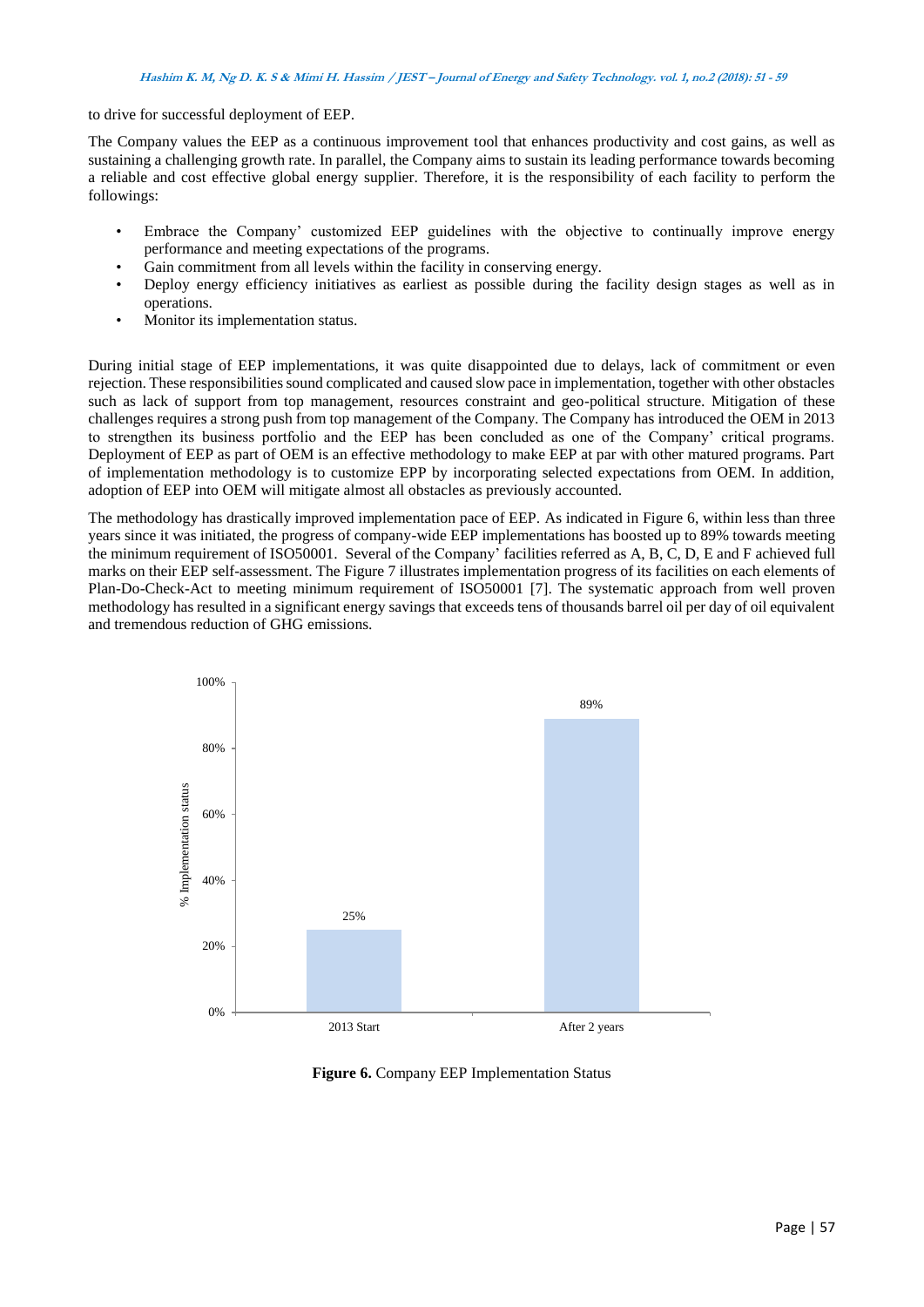**Hashim K. M, Ng D. K. S & Mimi H. Hassim / JEST – Journal of Energy and Safety Technology. vol. 1, no.2 (2018): <sup>51</sup> - <sup>59</sup>**



**Figure 7.** EEP implementation status for The Company' facilities (A, B, C, D, E and F) (after 2 years)

## **4.0 CONCLUSION**

A successful EEP implementation requires systematic methodology. Inserting EEP into OEM is a proven methodology to assist concerned NOCs in ensuring the effectiveness of EEP implementation. It is evident from the case study that the methodology to embed EEP as one of OEM critical processes is successful in engaging strong commitment on energy efficiency through excellent OEM platform for concerned NOCs. Number of benefits and the opportunities for improvement will be captured during the actual deployment of EEP. One of major benefits is to ease the adaptation of a comprehensive EEP and ultimately drive for steady incremental improvements of energy performance. Furthermore, this concept will easily integrate into the companies' culture as many steps of EEP are quite similar to SMS, EMS or data protection management system. Subsequently, it will improve implementation pace as the need for major introductory efforts can be minimized.

#### **Acknowledgements**

The authors would express their sincere gratitude to one of anonymous National Oil Company for providing venue for case study.

#### **References**

- [1] IPIECA1 (2013). *Saving Energy in the oil and gas industry*. The global oil and gas association for environment and social issues Climate Change. London, UK.
- [2] The World Bank (2015). *World Development Indicators: Electricity production, sources and access*. http:// http://wdi.worldbank.org/table/3.7.
- [3] Cottiers T., and Delimatris P. (2011). *The Prospects of International Trade Regulation*. From Fragmentation to Coherences. (1st ed.). UK. Cambridge University Press.
- [4] Weynand, J. (2016). *Performance excellence culture improves processes, giving lasting results*. Hydrocarbon Processing. November 2016. Page 21.
- [5] Raed, A. (2017). *Industry transformation takes many forms*. Journal of petroleum Technology. January 2017. Page 14.
- [6] IPIECA2 (2013). *Guidelines for implementing ISO50001 Energy Management System in Oil and Gas Industry*. London, UK.